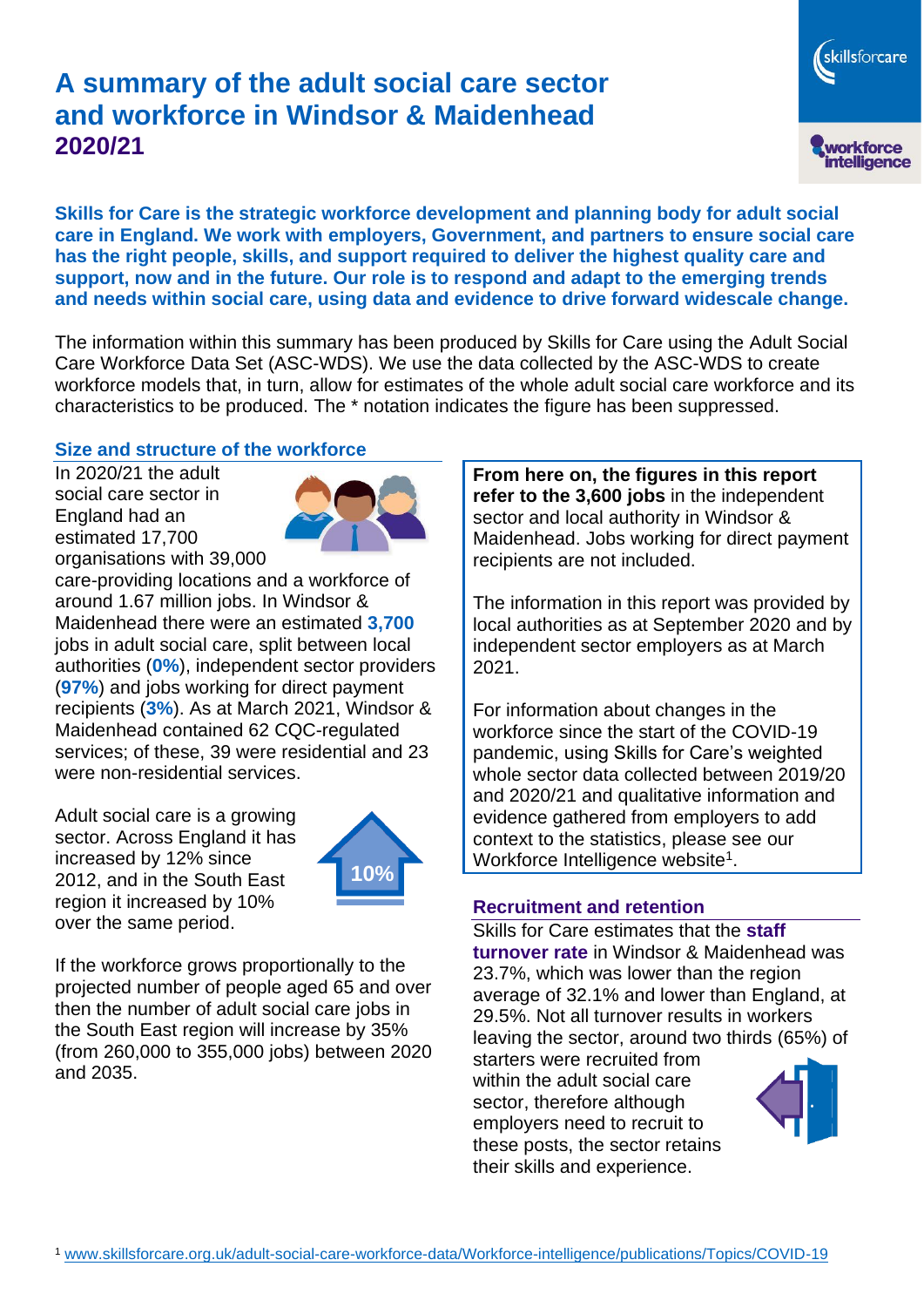Adult social care has an experienced 'core' of workers. Workers in Windsor & Maidenhead had on average **8.4 years of experience in the sector** and 82% of the workforce had been working in the sector for at least three years.

Using both workforce intelligence evidence and our links with employers and stakeholders across England, we know that recruitment and retention is one of the largest issues faced by employers. We have many resources and tools available to help, for example the 'Values-based recruitment and retention toolkit'<sup>2</sup> and 'Seeing potential: widen your talent pool'. <sup>3</sup> For more information please visit: [www.skillsforcare.org.uk/recruitment-retention](http://www.skillsforcare.org.uk/recruitment-retention)

#### **Employment information**

We estimate Windsor & Maidenhead had **3,600**

adult social care jobs employed in the local authority and independent sectors. These included 225 managerial roles, 200 regulated professionals, 2,500 direct care (including 2,100 care workers), and 650 othernon-care proving roles.

The average number of **sickness days** taken in the last year in Windsor & Maidenhead was 6.4, (8.7 in South East and 9.5 across England). With an estimated directly employed workforce of 3,300, this would mean employers in Windsor & Maidenhead lost approximately **21,000 days to sickness in 2020/21**. In England levels of staff sickness have nearly doubled over the course of the pandemic between 2019/20 and 2020/21, in total around 6 million extra days were lost to sickness than in the year before.

Less than a quarter (15%) of the workforce in Windsor & Maidenhead were on zero-hours contracts. Around two thirds (66%) of the workforce usually worked full-time hours and 34% were part-time.

#### **Chart 1. Proportion of workers on zero hours contracts by area**





## **Workforce demographics**

The majority (83%) of the workforce in Windsor & Maidenhead were female, and the average age was 43.7 years old. Workers



aged 24 and under made up 9% of the workforce and workers aged over 55 represented 23%. Given this age profile approximately 800 people will be reaching retirement age in the next 10 years.

Nationality varied by region, in England 83% of the workforce identified as British, while in the South East region this was 77%. An estimated 57% of the workforce in Windsor & Maidenhead identified as British, 24% identified as of an EU nationality and 19% a non-EU nationality, therefore there was a higher reliance on EU than non-EU workers.

#### **Pay**



Table 1 shows the full-time equivalent annual or hourly pay rate of selected job roles in Windsor & Maidenhead (area), South East (region) and

England. All figures represent the independent sector as at March 2021, except social workers which represent the local authority sector as at September 2020. At the time of analysis, the National Living Wage was £8.72.

#### **Table 1. Average pay rate of selected job roles by area**

|                                 | <b>England</b> | Region  | Area    |
|---------------------------------|----------------|---------|---------|
| Full-time equivalent annual pay |                |         |         |
| Social Worker <sup>†</sup>      | £37,100        | £37,500 | $\star$ |
| Registered nurse                | £33,600        | £35,000 | £35,000 |
| Hourly pay                      |                |         |         |
| <b>National Living</b><br>Wage  | £8.72          | £8.72   | £8.72   |
| Senior care worker              | £10.00         | £10.22  | £10.30  |
| Care worker                     | £9.29          | £9.46   | £9.37   |
| Support and<br>outreach         | £9.53          | £9.62   | £10.10  |

†Local authority social workers only.

Please note that pay varies by sector, with local authority pay generally being higher than independent sector pay.

[www.skillsforcare.org.uk/vba](http://www.skillsforcare.org.uk/vba)